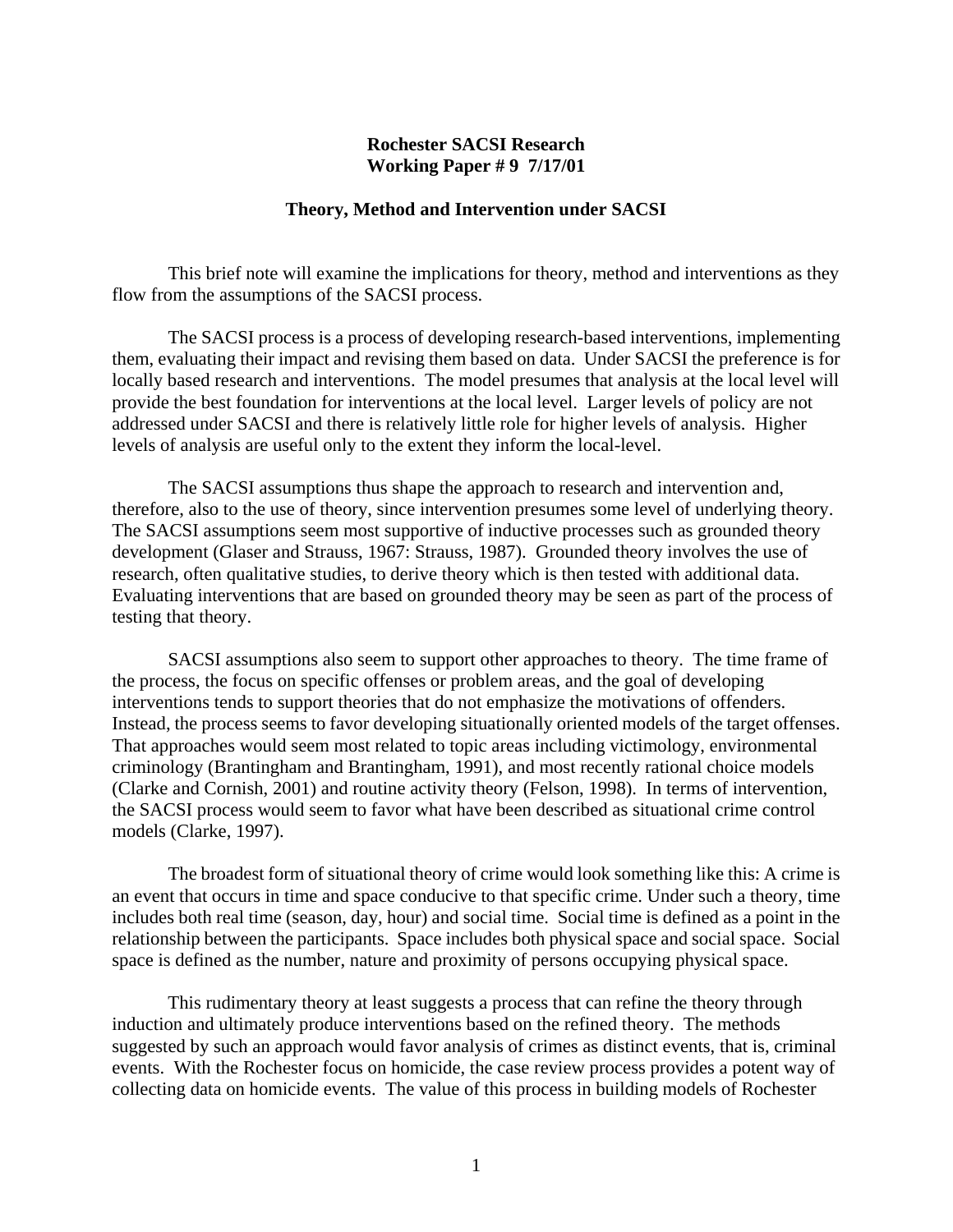homicide is much more clear now than when the case reviews began.

The case review process provides systematic and detailed analysis of the homicide events. The case reviews have thus permitted an identification of three basic types of homicide: wrong place/wrong time, disputes and rip-off homicides. The reviews have helped focus our attention on the later two and most prevalent types. And, the case reviews have enabled us to draft conceptual models of these types of homicide events. Tentative models of dispute and rip-off homicides are attached below.

 These models then can help direct our research and can identify potential targets of intervention. The case reviews will continue to serve the research process through validation of the major categories of homicide and through contributions to refining the models. In addition these models now direct the researchers attention to learning as much as possible about fatal disputes and about drug houses. We will use other methods including quantitative analysis, focus groups and interviews to gather the needed data.

 Refinement of the models will serve to guide the discussion of interventions. Thus each model may make clear the points in the process that lend themselves to intervention. Under this approach appropriate interventions can range widely and include such things as deterrence of specific individuals or dispute resolution. The models may also suggest that several very different interventions are appropriate for each type of homicide.

 The SACSI process, by virtue of its short time frame, specificity regarding problem focus and demand for interventions, involves key assumptions that help shape the theory, methods and interventions most likely to emerge from it. There would appear to be value in delineating this theory and method and the assumptions that ultimately shape interventions. Likewise, there may be value in continuously questioning the underlying assumptions and their impact on our response to crime.

## **REFERENCES**

- Brantingham, P.J. and Brantingham, P.L. (eds.) (1991). Environmental Criminology. 2<sup>nd</sup> edition. Prospect Heights, IL. : Waveland.
- Clarke, R.V. (ed.) (1997). Situational Crime Prevention: Successful Case Studies. Albany, NY: Harrow & Heston.
- Clarke, R.V. and Cornish, D. B. (2001). Rational Choice. In Paternoster, R. and Bachman, R. (eds.). Explaining Criminals and Crime: Essays in Contemporary Criminological Theory. Los Angeles: CA: Roxbury.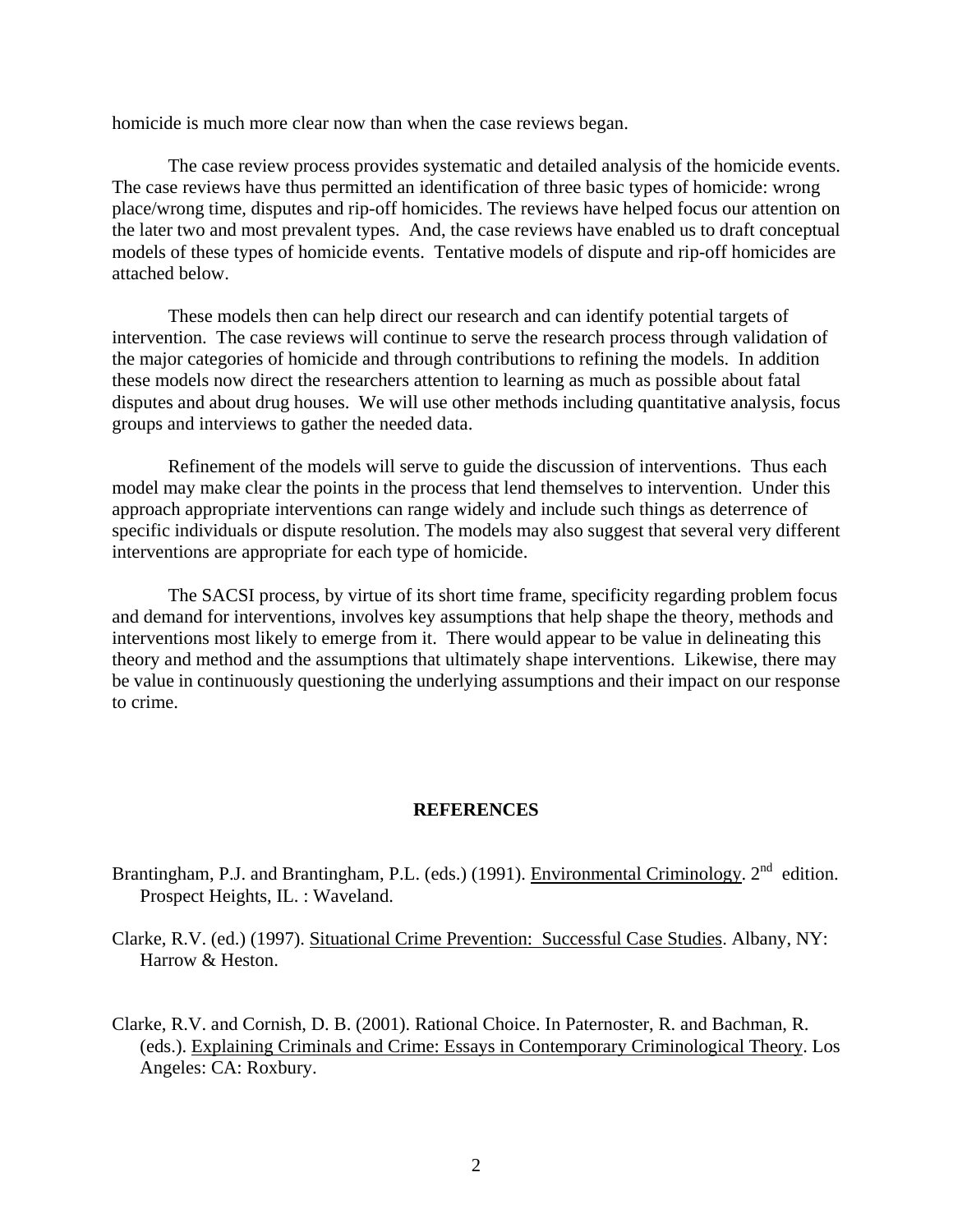Felson, M. (1998). Crime in Everyday Life 2<sup>nd</sup> edition. Thousand Oaks, CA: Pine Forge.

Glaser, B. and Strauss, A. (1967). The Discovery of Grounded Theory. Chicago: Aldine.

Strauss, A. (1987). Qualitative Analysis for Social Scientists. Cambridge: Cambridge Univ. Press.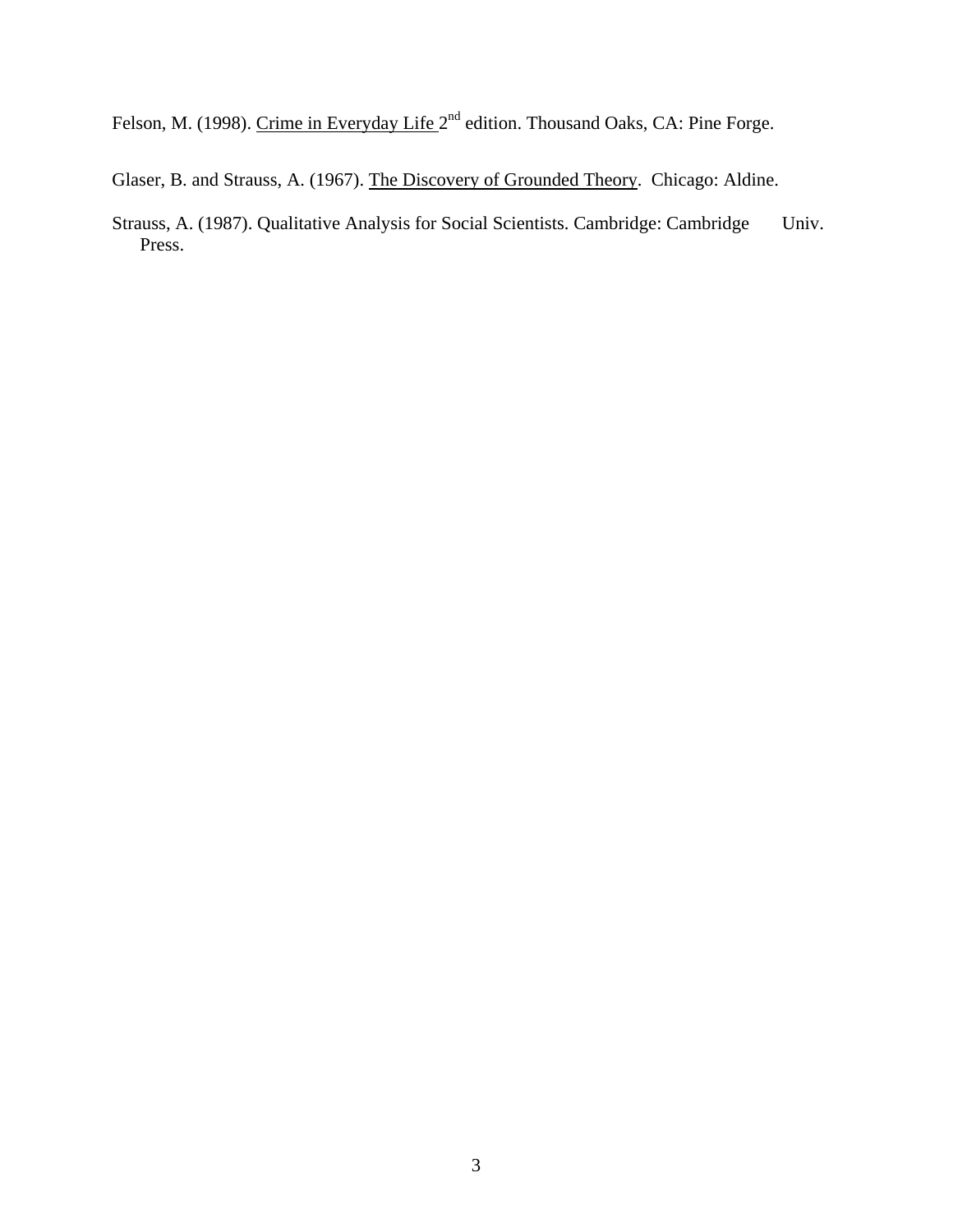